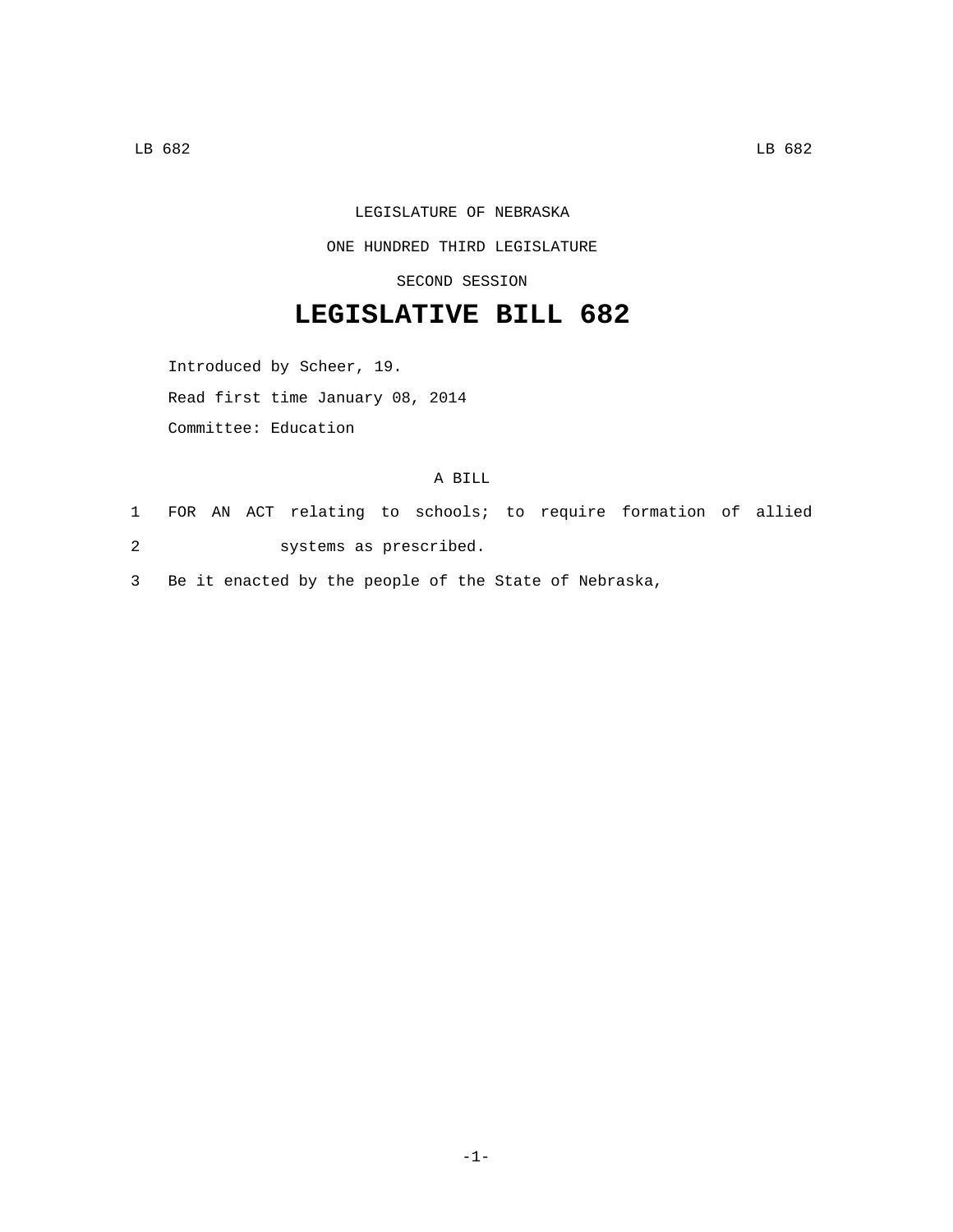| 1  | Section 1. On or before July 1, 2015, any school district             |
|----|-----------------------------------------------------------------------|
| 2  | in Nebraska with fewer than six hundred fifty students enrolled in    |
| 3  | grades kindergarten through twelve for at least two consecutive       |
| 4  | school years shall form an allied system with at least three other    |
| 5  | school districts with fewer than six hundred fifty students enrolled  |
| 6  | in grades kindergarten through twelve for at least two consecutive    |
| 7  | school years so that the minimum number of students in such allied    |
| 8  | system is one thousand three hundred students. If a school district   |
| 9  | required to form an allied system under this section has not done so  |
| 10 | by such date, the Commissioner of Education shall form an allied      |
| 11 | system which includes such district. The commissioner shall consider  |
| 12 | the number of students in each allied system in forming allied        |
| 13 | systems under this section, with the goal of keeping the student      |
| 14 | population of the allied systems as nearly equal as possible. A       |
| 15 | school district with an enrollment of six hundred fifty students or   |
| 16 | more may but is not required to join an allied system. Each allied    |
| 17 | system shall file with the State Department of Education a list of    |
| 18 | member school districts on or before July 1 of each year<br>its       |
| 19 | beginning in 2015.                                                    |
| 20 | Sec. 2. The member school districts of an allied system               |
| 21 | formed pursuant to section 1 of this act shall participate in an      |
| 22 | interlocal agreement under the Interlocal Cooperation Act which shall |
| 23 | include, but need not be limited to, the following terms:             |
| 24 | (1) The superintendent of each school district in the                 |
| 25 | allied system is deemed the representative of his or her district to  |

-2-